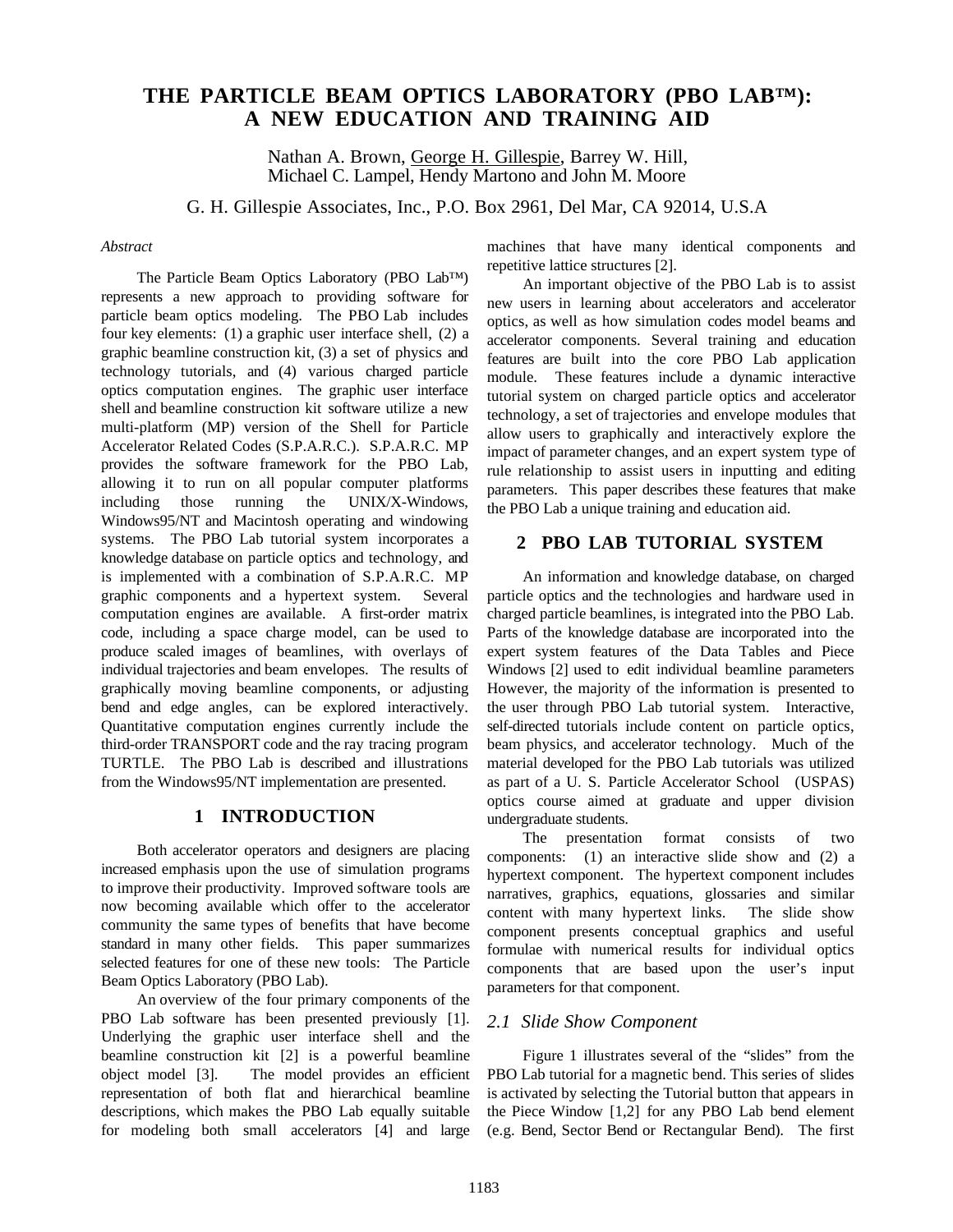slide image displayed is composed of several photographs of magnets from different laboratories. It is intended to be visually interesting as well as informative. Subsequent slides are accessed using the NEXT button appearing in the lower left of the Slide Show tutorial window. These slides summarize key features of how the optics in a bending magnet is described, and provide specific information that is derived from the user's parameters for the bend Piece from which the tutorial was launched. The content of a given slide changes dynamically as the user modifies relevant data in the component's Piece Window.



Figure 1. Windows from the Slide Show component of the PBO Lab tutorial system for a magnetic bend element.

The Slide Show component of the PBO Lab tutorial system is written in C++ and the objects form part of the class hierarchy of the overall S.P.A.R.C. MP framework. The full power of the S.P.A.R.C. MP architecture is available. The dynamic broadcast-listener message system for object communication allows displays to be updated interactively as the user modifies beamline parameters. New tutorial objects are instantiated whenever a Tutorial is launched from a Piece Window. Consequently, a new Slide Show sequence is displayed each time this component of the tutorial is activated, with data that is unique to the parameters of the corresponding beamline component. As many distinct Slide Show tutorials as desired may be launched and all can be displayed on the screen simultaneously.

Each beamline element in the PBO Lab has a Slide Show tutorial that provides the same basic features as those described for the bend elements. The general content for the series of slides provides basic information that is characteristic of that type of beamline element, but the specific images, including text, formulae, graphics and numerical data, are specific to that particular element.

#### *2.2 Hypertext Component*

The Hypertext component of the PBO Lab tutorial system provides more detailed information on the theory of charged particle optics and on the technology of magnets and other particle optics devices. This component of the PBO Lab tutorial follows a book-like format. The material is divided into chapters, and each chapter has a detailed outline of its content. Figure 2 illustrates a couple of the "pages" from the PBO Lab tutorial for a magnetic bend.

There are number of navigation aids to assist users in negotiating the tutorial material. The Hypertext component can be launched either from a Tutorial selection on the Menu Bar of a PBO Lab Document Window [1,4] or from the GO button of a Slide Show window (see Fig. 1). The first option starts the Hypertext tutorial at the first chapter, while the second option links to the chapter associated with the corresponding optical component. Other tools include (1) a page history of the current session, allowing users to retrace their trek through the material, (3) keyword and topic searches, (3) browse buttons for paging through selected material, and (4) user definable bookmarks.